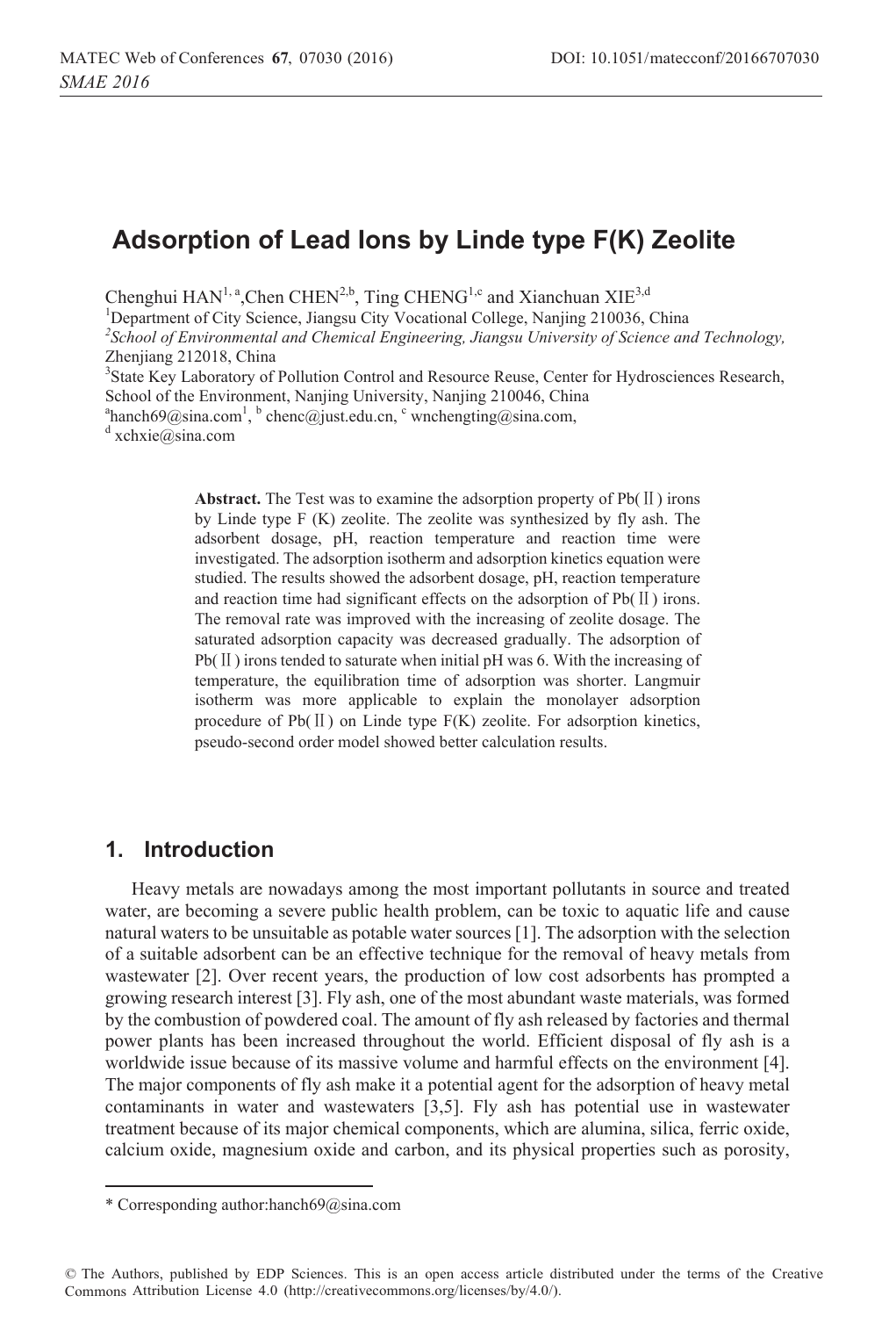particle size distribution and surface area. As a technique for recycling fly ash, synthesis of zeolite from coal fly ash has attracted a great deal of attention [6,7]. Therefore, the synthesis of zeolite will be a successful alternative to deal with fly ash waste, resulting in low-cost and environmentally friendly materials.

Linde F (K) type zeolite is a product gained from hydrothermal reaction between fly ash and high concentration KOH solution. Miyaji had successfully used fly ash to synthesize the zeolite and implied its potential for adsorption  $[8]$ . This work is to synthesize Linde F  $(K)$ type zeolite from fly ash, and to use it as an adsorbent for removal of Pb(II) from aqueous solution. Chen et al. treated  $Zn(II)$  and  $Cu(II)$  using Linde F (K) zeolite as an adsorbent, and got a high removal effect[9,10]. In this research several important parameters, including zeolite dosage, pH, temperature and contact time were studied. Adsorption isotherm and kinetics equation were also discussed.

## **2. Experimental**

The Pb(II) aqueous solution is prepared through dissolving Pb( $NO<sub>3</sub>$ )<sub>2</sub> in DI water and the concentration is 150 mg/L. Alkaline solution used for zeolite synthesis is prepared through dissolving KOH in DI water. The solutions used for adjusting adsorption pH are prepared through dissolving NaOH and  $HNO<sub>3</sub>$  in DI water. The original fly ash is gained from Taicang Harbour Golden Concord Electric-Power Generation Co. Ltd. (Taicang, Jiangsu Province). The main chemical composition are SiO<sub>2</sub> (51.06%), Al<sub>2</sub>O<sub>3</sub> (32.36%), CaO (2.91%), Fe<sub>2</sub>O<sub>3</sub>  $(4.68\%)$ , Na<sub>2</sub>O (0.45%), MgO (0.90%), K<sub>2</sub>O (1.00%) and TiO<sub>2</sub> (1.17%).

Linde type F (K) zeolite is synthesized through fly ash reacted with KOH solution. The zeolite synthesis procedures are as follow. The KOH aqueous solution (8 mol/L) was added to fly ash (2g) in a separable flask and the solution was refluxed with stirring at 95**˚**C under the opened system (atmosphere pressure:  $1.01325 \times 10^5$ ) for 48h. The obtained products were washed with distilled water and dried at 105**˚**C.

The adsorption experiments are conducted as typical batch studies. The zeolite is mixed with Pb(II) solution in 10ml polypropylene tubes. The tubes with mixtures are fixed in a water bath shaking box and shaken at 150rpm. After adsorption reaction, the mixtures are filtered with  $0.45 \mu m$  membrane and then the concentration of Pb(II) in solution is measured by AA240DUO atomic adsorption spectrophotometry (Agilent Technologies, Inc. USA). The pH of solution is determined by a Q/GHSC 1544-2009 pH meter.

## **3. Results and Discussion**

**Effect of zeolite dosage on adsorption.** The effect of zeolite dosage on the adsorption of Pb(II) was shown in Fig.1. The zeolite dosage was taken from  $0.25$  to  $6.00$  g/L. The initial concentration of Pb(II) solutions was 150 mg/L, initial pH was 7, the temperature was  $25^{\circ}\text{C}$ , and the shaking time was 12h. For each dose, equilibrium concentration was measured and the uptake percentage and adsorption capacity were calculated. The adsorbent dosage is an important parameter because it determines the capacity of an adsorbent for a given initial concentration of the adsorbed material. The results showed that the zeolite dosage had the significant effect on the adsorption of Pb(II) ions. The adsorption efficiency increased from 46% to nearly 100% as the dose increased from 0.25 to 2.00 g/L. This increase was explained by the increase in the surface area and the available adsorption sites of zeolite samples. With increasing of zeolite content, the available sites for binding Pb(II) increased and thereby enhanced the adsorption from solution to zeolite. Fig.1 also showed the saturated adsorption capacity underwent a continuous decrease from 278 mg/g to 25 mg/g with zeolite dosage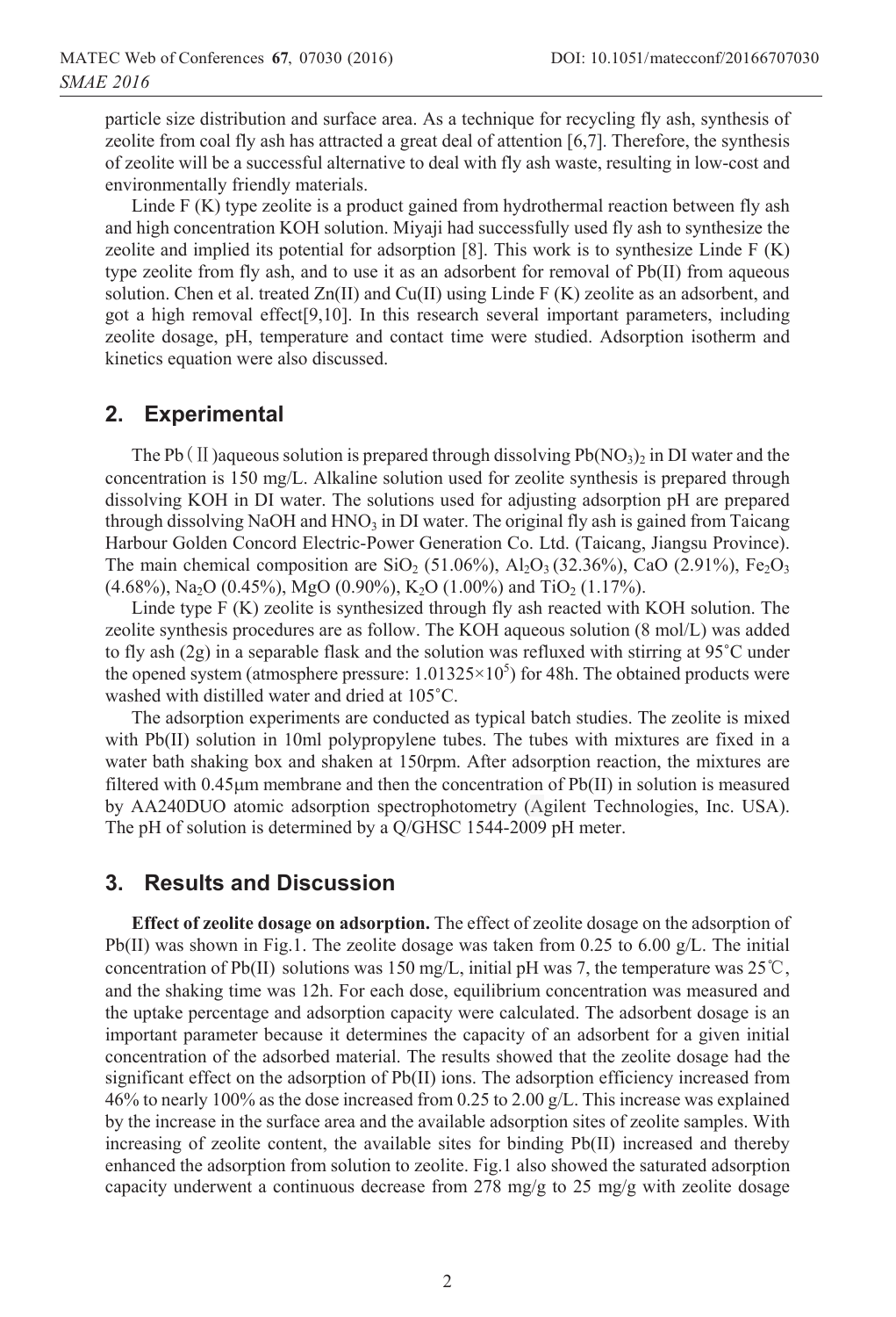increasing from 0.25 g/L to 6.00 g/L. This implied the zeolite dosage should be chosen in a reasonable range.



Fig.1 Effect of zeolite dosage on Pb uptake and saturated adsorption capacity

**Effect of pH on adsorption.** The effect of pH on metal Pb(II) uptake was shown in Fig.2. The experiments were carried out in the pH range of 3.0 to 10.0. The zeolite dosage was 1.00 g/L, the initial concentration of Pb(II) solutions was 150 mg/L, the temperature was  $25^{\circ}$ C, and the shaking time was 12 hours. As shown in Fig.2, the adsorption efficiency increased from 18% to 97% as pH increased from 3 to 6. The adsorption efficiency was nearly 100% when the pH was 7. It could be seen that the low pH was disadvantage to the adsorption of Pb(II) ions. At low pH values, there was an excess of  $H_3O^+$  ions in the solution, which made a competition between the positively charged hydrogen ions and Pb(II) ions for the available adsorption sites on the negatively charged zeolite surface. As the pH increased, the competition between protons and Pb(II) for surface sites would decrease and Pb(II) ion was the predominating species, which would attract to the surface of zeolite by columbic forces.



Fig.2 Effect of pH on Pb uptake

**Effect of temperature and contact time.** The effect of temperature and contact time on the Pb(II) adsorption was shown in Fig.3. The temperature was  $25^{\circ}$ C,  $35^{\circ}$ C, and  $45^{\circ}$ C, respectively. The adsorption time was 12 hours, and the Pb(II) concentration was 150 mg/L. The zeolite dosage wes fixed at  $1.00 \text{ g/L}$ , and initial pH was 6.0. It could be noticed that the adsorption of Pb(II) ions on zeolite increased with the increase of temperature and contact time. When the temperature was  $25^{\circ}$ C, the adsorption efficiency increased from 18% to 85%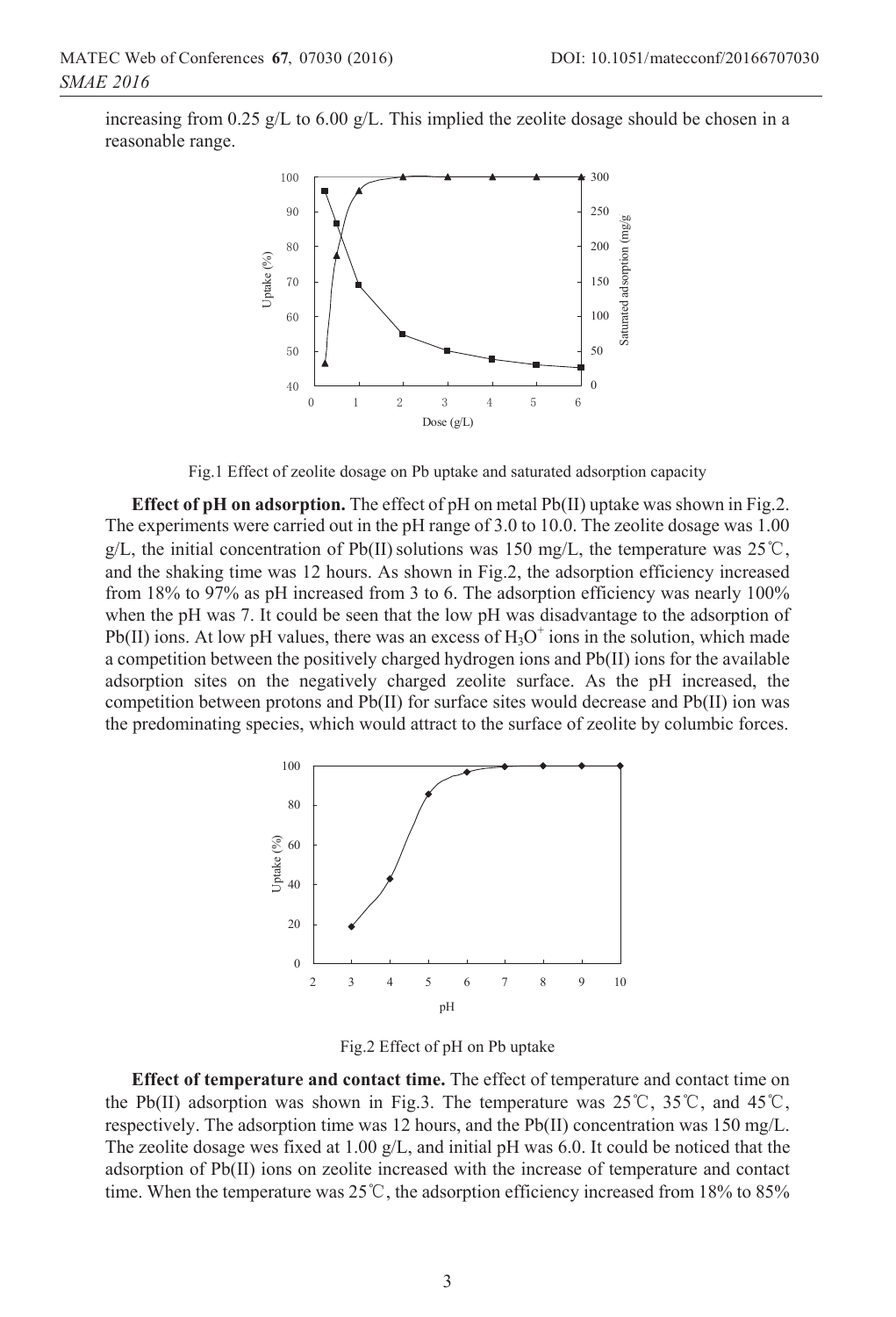as the contact time increased from 0.5h to 12h, respectively. With the temperature increased to 35<sup> $\degree$ </sup>C, the Pb(II) uptake percentage increased from 41% to 99% as the contact time increased from 0.5h to 12h, respectively. In addition, the adsorption efficiency was improved significantly as the temperature increased to  $45^{\circ}$ . The Pb(II) uptake percentage was 86% when the adsorption time was only 0.5h. As shown in Fig.3, the temperature and contact time had significant effects on the Pb(II)adsorption. With the increasing of reaction temperature, the adsorption efficiency of Pb(II) ions was higher, and the equilibration time of adsorption was shorter.



Fig.3 Effect of temperature and contact time on Pb uptake

**Adsorption isotherm.** For adsorption isotherm, Freundlich isotherm and Langmuir isotherm are usually applied. The equations are as follows.Langmuir isotherm :

$$
C_e / Q_e = 1/(bQ_m) + C_e / Q_m
$$
\n(1)

where  $Q_e$  and  $C_e$  are the amount adsorbed (mg/g) and the adsorbate concentration on solution (mg/L), both at equilibrium; *b* (L/mg) is the Langmuir constant related to the energy of adsorption; and  $Q_m$  (mg/g) is the maximum adsorption capacity. Freundlich isotherm :

$$
\lg Q_e = \lg K + \frac{1}{n} \lg C_e \tag{2}
$$

where  $K$  and  $n$  are constants for the Freundlich isotherm, they are indicative of the adsorption capacity (mg/g) and adsorption intensity.

| Langmuir        |       |             |              | Freundlich              |            |            |      |
|-----------------|-------|-------------|--------------|-------------------------|------------|------------|------|
| The linear      | $R^2$ | $Q_m(mg/g)$ | B(L/m)<br>g' | The linear<br>equation  | $R^2$      | 1/n        | K    |
| equation        |       |             |              |                         |            |            |      |
| $y=0.0036x+0.0$ | 0.98  | 277.77      | 0.4932       | $y=0.373$<br>$9x+4.076$ | 0.898<br>4 | 0.37<br>39 | 58.9 |
| 073             | 31    |             |              |                         |            |            |      |

Table.1 The Calculation Results Of Langmuir And Freundlich Isotherm

Table1 showed calculation results of Langmuir and Freundlich isotherm. It suggested Langmuir isotherm given better calculation results. The  $R^2$  of Langmuir isotherm (0.9831)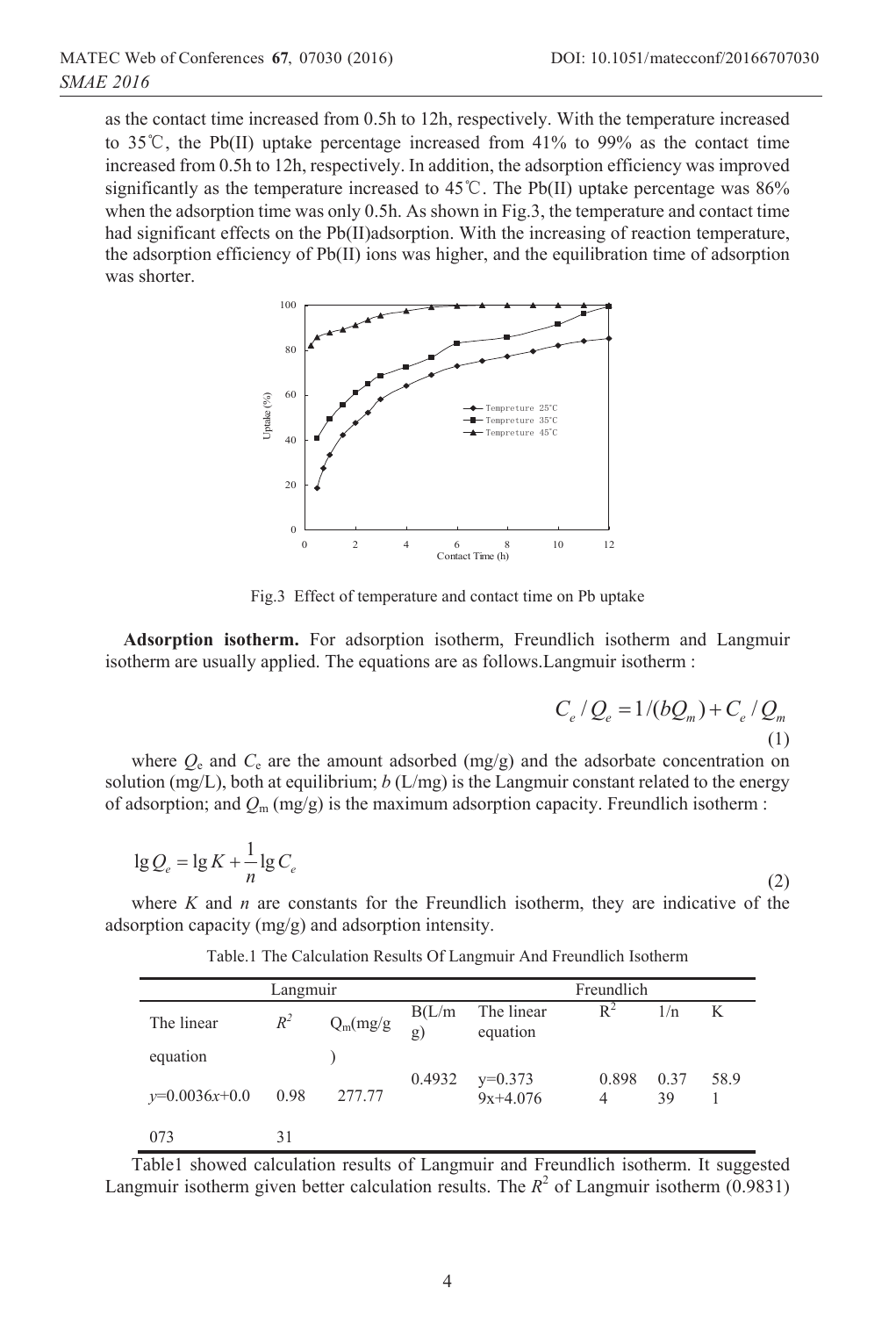was higher than the value of Freundlich isotherm (0.8984). It indicated Pb  $(II)$  adsorption on Linde F (K) zeolite was a monolayer adsorption procedure.

**Adsorption kinetics.** The Lagergren pseudo-first order model and Blanchard pseudo-second order model are used to analyze adsorption kinetics. The equations of two models are showed below. The Lagergren pseudo-first order model

$$
\log(Q_e - Q_t) = \log Q_e - (K_1 / 2.303)t
$$
\n(3)

where  $Q_e$  is equilibrium adsorption amount of Pb on zeolite (mg/g),  $Q_t$  is adsorption amount of Pb( $\Pi$ ) on zeolite at time *t* (mg/g),  $K_1$  is rate constant of first order model and *t* is contact time.



Fig.4 Pseudo-first order kinetics plot for adsorption of Pb



Fig.5 Pseudo-second order kinetics plot for adsorption of Pb

The Blanchard pseudo-second order model:

$$
t/Q_t = 1/(K_2 Q_e^2) + (t/Q_e)
$$
\n(4)

where  $K_2$  is rate constant of second order model.

The two models were used to plot the data in Fig. 3, and the results were showed in Fig. 4, Fig. 5 and Tab. 2.  $R^2$  value (correlation coefficient) was always used to evaluate the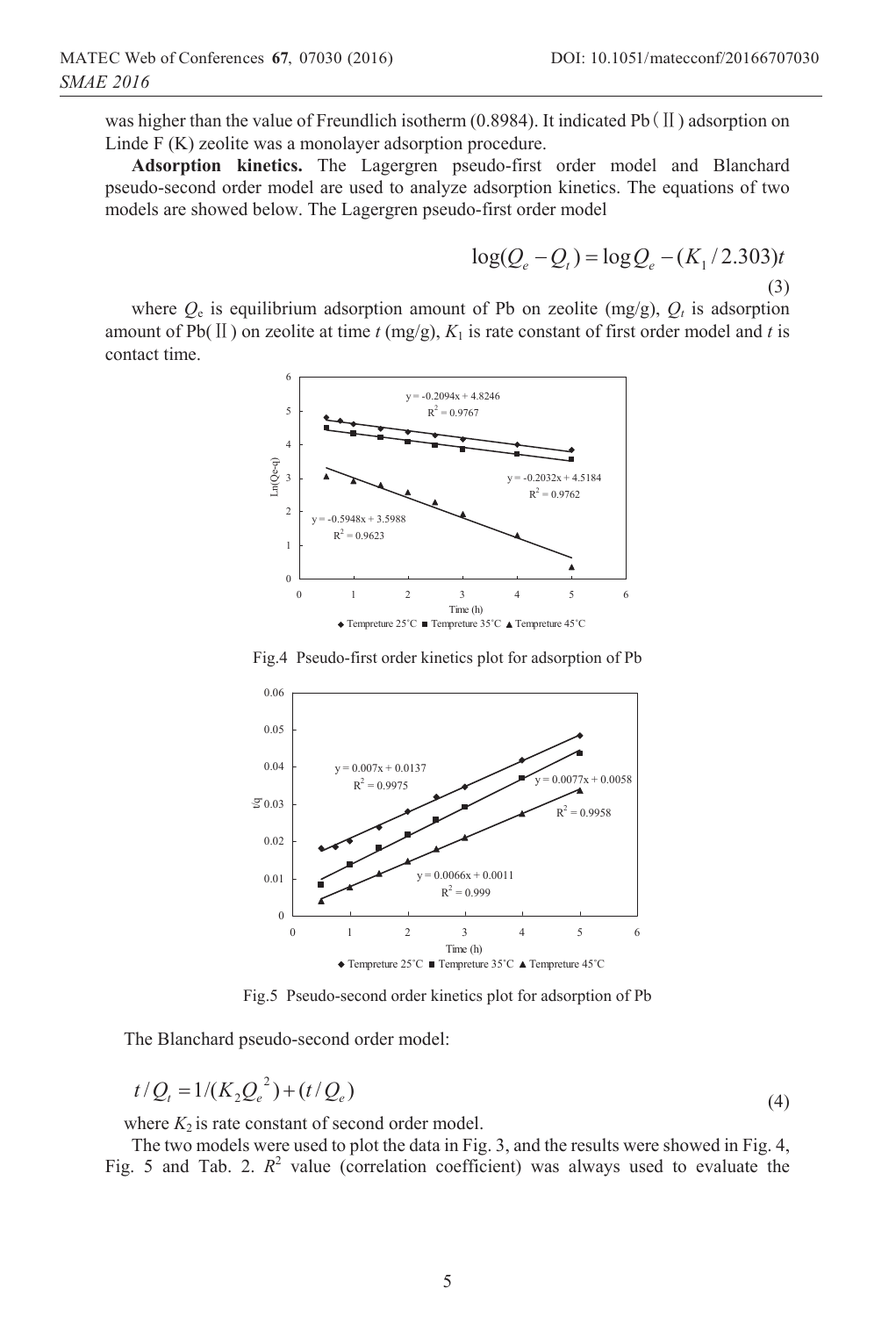rationality of the model. where  $Q_{e,exp}$  and  $Q_{e,cal}$  is equilibrium adsorption amount of Pb(II) on zeolite (mg/g) gained from experiments and model calculation.

| Temperatur<br>$e (^{\circ}C)$ | $Q_{e, exp}$<br>(mg/g) | pseudo-first order kinetics |           |        | pseudo-second order kinetics |        |        |
|-------------------------------|------------------------|-----------------------------|-----------|--------|------------------------------|--------|--------|
|                               |                        | $Q_{e.}$ cal<br>(mg/g)      | $\rm K_1$ | $R^2$  | $Q_{e, cal}$<br>(mg/g)       | K,     | $R^2$  |
| 25                            |                        | 124.54                      | 0.4822    | 0.9767 | 142.86                       | 0.0036 | 0.9975 |
| 35                            | 150                    | 91.69                       | 0.4680    | 0.9762 | 129.87                       | 0.0102 | 0.9958 |
| 45                            |                        | 36.55                       | 1.3698    | 0.9623 | 151.52                       | 0.0396 | 0.9990 |

Table.2 Pseudo-First Order And Pseudo-Second Order Rate Constants

As shown in Fig. 4, Fig. 5 and Table. 2, it was obviously found that pseudo-second order model could give higher  $R^2$  value ( $R^2$ >0.99) than first order model. This indicated that pseudo-second order model was more applicable to the adsorption kinetics of Pb( $\text{II}$ ) on Linde type F (K) zeolite.

### **4. Conclusions**

The zeolite dosage had significant effect on the adsorption of metal  $Pb(II)$  irons. The uptake percentage was improved with the increasing of zeolite dosage. The adsorption efficiency increased from 46% to nearly 100% as the dose increased from 0.25 to 2.00  $g/L$ . The saturated adsorption capacity decreased from 278 mg/g to 25 mg/g as zeolite dosage increasing from 0.25 g/L to 6.00 g/L. The adsorption efficiency was nearly 100% when the pH was 7. The low pH was disadvantage to the adsorption of lead ions. With the increasing of temperature and extension of contact time, the adsorption efficiency of  $Pb(II)$  ions improved obviously. The adsorption process of Pb( $\text{II}$ ) irons on Linde type F(K) zeolite was accorded with Langmuir adsorption isotherm. The adsorption reaction was matched to the pseudo-second class reaction kinetics model.

### **5. Acknowledgements**

This work was financial supported by the Natural Science Foundation of China (NSFC) (Grant No. 21407068, No. 41203062), Science Foundation of Jiangsu Colleges and Universities (Project No.13KJB610005, No. 14KJD610002), "Twelfth Five-Year Plan" Youth special task of Jiangsu City Vocational College (Grant No. 13SEW-Q-058), Open Fund Project of Jiangsu Provincial Key Laboratory of Environmental Engineering (Grant No. KF2014002)

### **References**

- 1. H. Cho, D. Oh and K. Kim, A study on removal characteristics of heavy metals fromaqueous solutions by fly ash.J. Hazard. Mater.B127 (2005)187-195.
- 2. S. B. Wang, M. Soudi, L. Li and Z.H. Zhu, Coal ash conversion into effective adsorbents for removal of heavy metals and dyes from wastewater. J. Hazard. Mater. B133 (2006)243-251.
- 3. S. Cetin, E. Pehlivan, The use of fly ash as a low cost, environmentally friendly alternative to activated carbon for the removal of heavy metals from aqueous solutions. Colloids and Surfaces A: Physicochem. Eng. Aspects, 298 (2007)83-87.
- 4. M. Ahmaruzzaman, A review on the utilization of fly ash. Prog. Energy Combust. Sci. 36 (2010) 327-363.